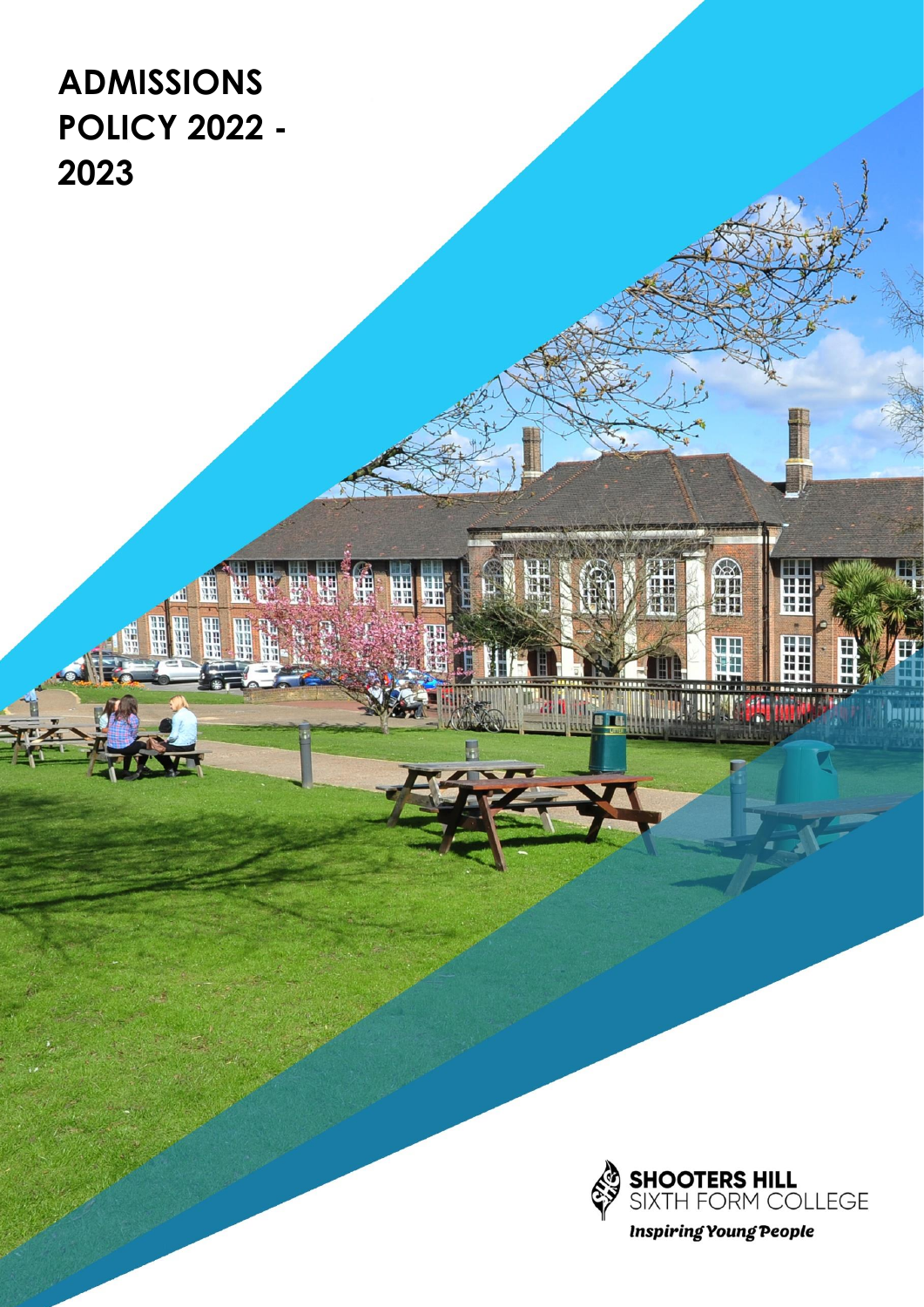# **Shooters Hill Sixth Form College**

| Adopted and ratified by the<br>Governing Body on: | December 2021         |
|---------------------------------------------------|-----------------------|
| <b>Review Date:</b>                               | September 2022        |
| Accountability:                                   | <b>Governing Body</b> |
| Responsibility:                                   | <b>Governing Body</b> |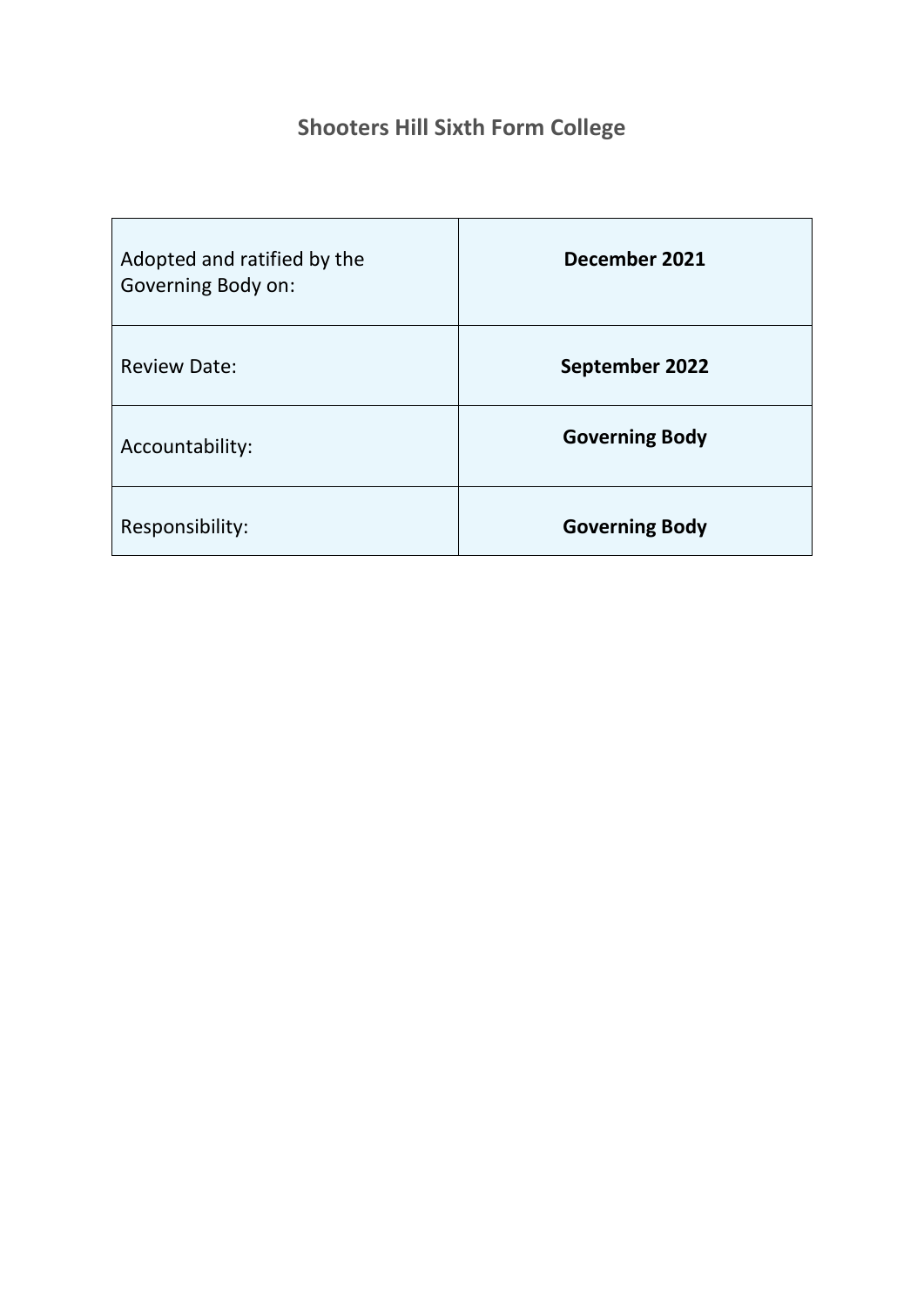# ADMISSIONS POLICY – SIXTH FORM COLLEGE – SEPTEMBER 2022

Shooters Hill Sixth Form College welcomes applications from students aged 16 to 18 years of age on  $31<sup>st</sup>$ August at the start of the academic year.

Shooters Hill Sixth Form College will endeavour to abide by the principles and aims of the Admissions Policy and to ensure that all students are given the opportunity to achieve their potential. The College is committed to valuing diversity, and promoting and implementing equality of opportunity in all its activities. The College seeks to recruit students from a diverse community and welcomes applications from motivated individuals from all backgrounds.

Whilst we aim to offer provision for all applicants, we recognise that for some students, the College, its courses or facilities will not be the most appropriate option. Impartial information, advice and guidance will be available at each stage of the process, so that prospective students can make informed and appropriate choices.

The Admissions Policy aims to be fair and impartial to all applicants and to ensure the College meets the obligations reflected in current legislation, government priorities and College policies.

Due to Home Office legislation, applicants who identify themselves as either:

- Not a resident in the EEA for the last three years
- Not a British or EU citizen

must be referred to the College's MIS team where documentation / passports will be checked.

If an interviewer identifies that an applicant has a low level of English, the applicant will be required to take a diagnostic assessment in the Learning Resource Centre and a vocal assessment with designated members of staff. Applicants who are applying as international students through CAS (Confirmation of Acceptance to Study) or on a student visitor's visa should make enquiries to the Admissions at the College.

Our Core Values are:

- Celebrating diversity, mutual respect, inclusion and equality
- Establishing aspirational pathways for academic excellence to ensure consistent progress of every learner
- Inspiring leaders through succession planning, shared values and professional accountability
- Creating a healthy, safe and secure adult learning environment
- Designing an exciting and engaging curriculum
- Constructing a strong collaborative network of external partnerships.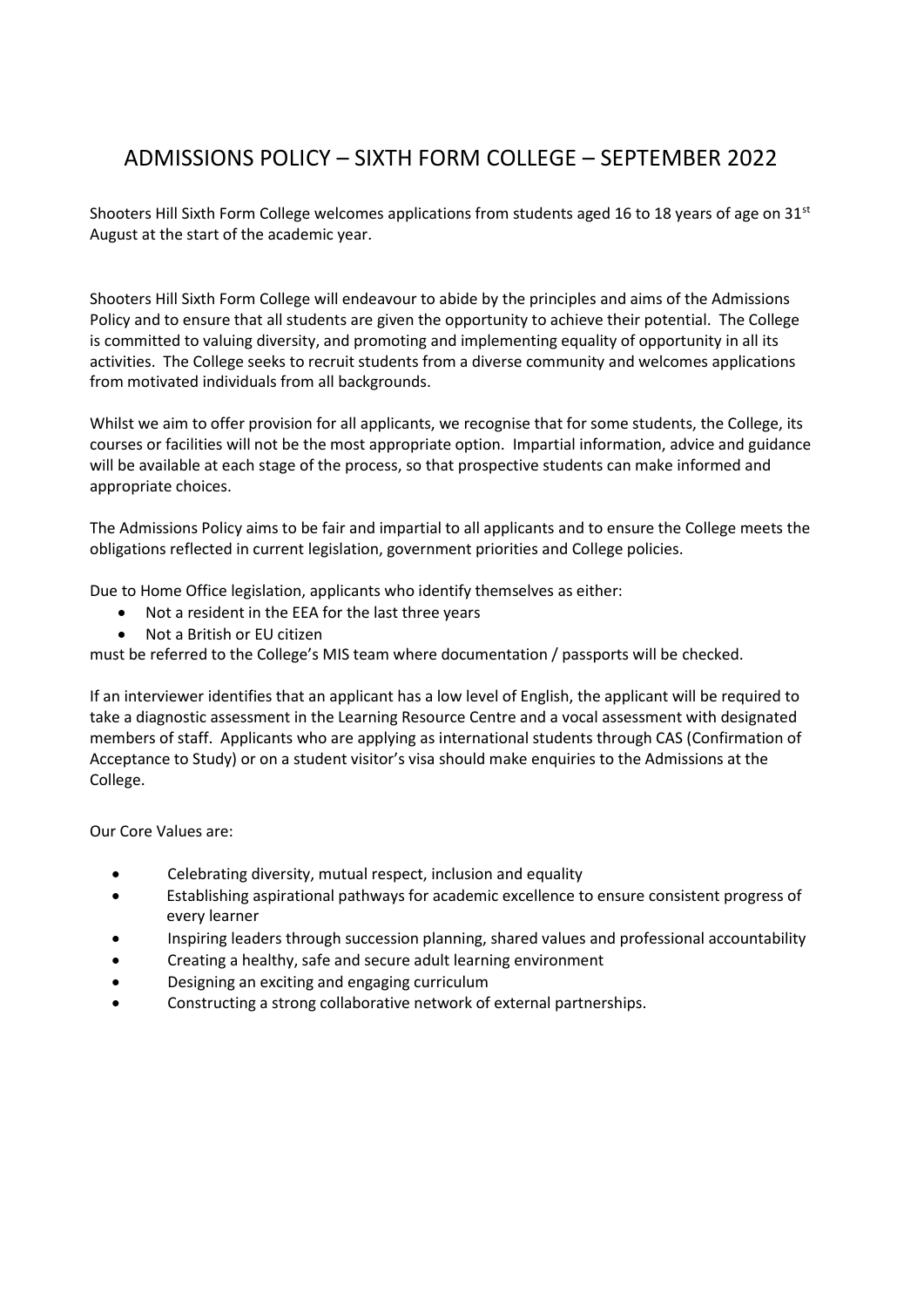#### **Application Process**

In supporting this policy the College will strive to:-

#### *1. Ensure that applications are processed efficiently and effectively*

- Applicants are asked to complete an application form online or on paper, which will be available at a series of open events normally held in October, November, January and March each year. Application forms may also be obtained from the college website or by writing, telephoning or emailing the college.
- Applications can be made at any point in the year for the following academic year, though those received after 30<sup>th</sup> April are considered late applications which could be a consideration if certain courses were full; applications received after normally the last Friday in June will result in the applicant being invited to open enrolment in August.
- Predicted grades for all applicants are then sought. The college endeavours to run all courses offered but it reserves the right to withdraw a course that is not viable due to an insufficient number of applicants choosing it.
- In the case that a course becomes full but that other courses are available we shall offer the candidate an alternative choice.
- Internal candidates will have their place confirmed when they receive their August results.
- External candidates should confirm in person their GCSE results and acceptance of a place following notification of results by 27<sup>th</sup> August 2020.
- 2. *Match prospective students to the most appropriate Study Programme for them*:
	- The College will provide a range of events, including open days and taster events, as a portfolio of information opportunities for potential applicants.
	- All Study Programme information is accurate and clear and will include sufficient information on the content for the prospective student to have a clear understanding of what the Study Programme will cover and of progression opportunities available.
	- All Study Programme information leaflets contain clear entry guidelines which are reviewed annually.
	- All prospective students will have the opportunity for an impartial guidance interview.
	- All applicants for full time study programmes will have a one to one interview with a curriculum tutor.
	- Prospective students who are unclear about their choices will be given the opportunity to have a further impartial guidance interview.
	- Refusal onto a Study Programme will not be based on the grounds of one reference. Where an applicant has received an unsatisfactory reference, but have demonstrated a commitment to the Study Programme and met the published entry guidelines, a second reference may be sought.
	- If a reference is required, but not available at interview, this will be recorded as one of the conditions of any offer made.
	- The College will endeavour to offer appropriate information and support to both potential and enrolled students to enable them to make informed decisions and choices at relevant stages of the admissions cycle.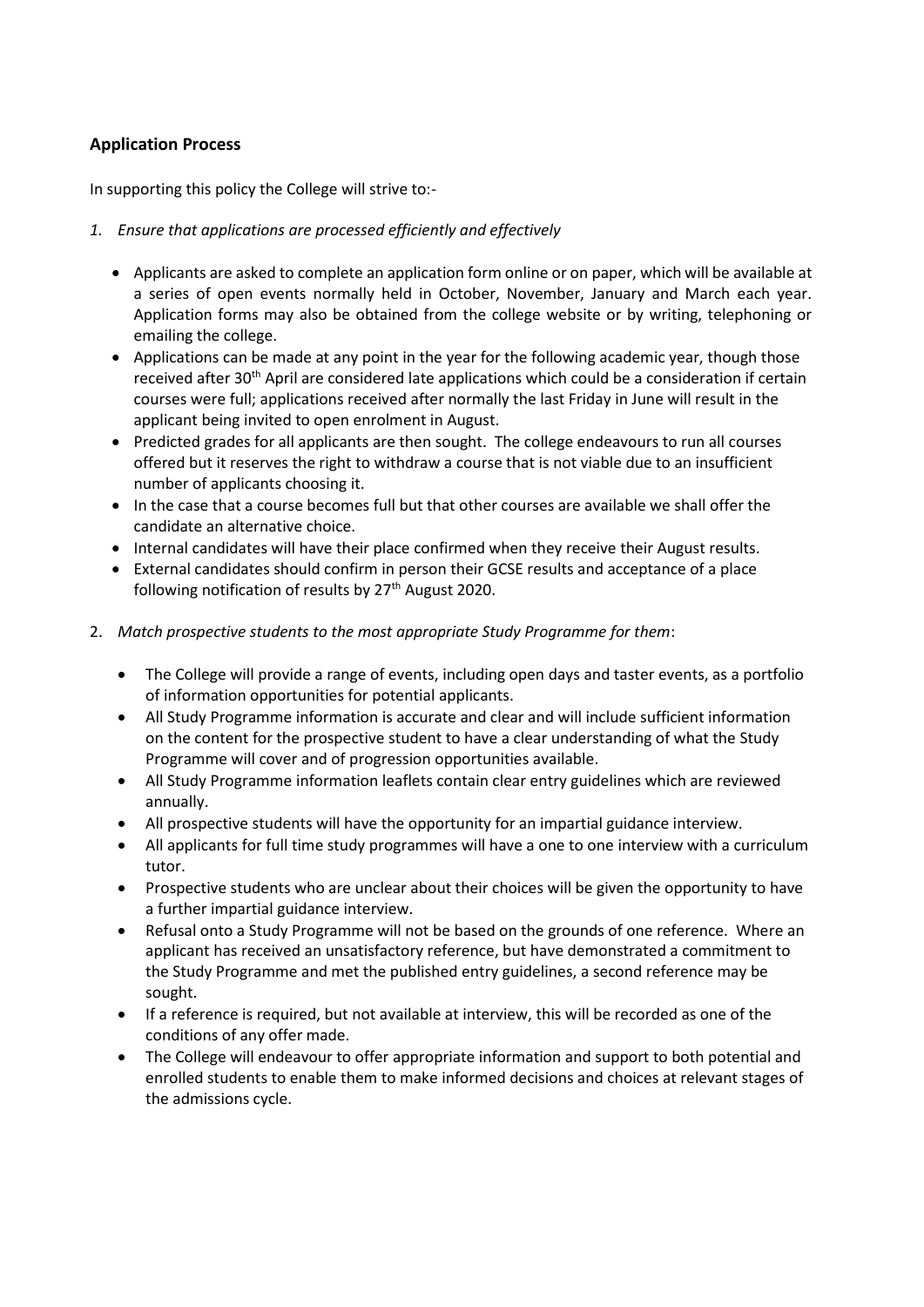- 3. *Identify the support needs of prospective students:*
	- For applicants with Education, Health and Care Plans, the college works closely with all main specialist feeder providers to support the transition of young people who wish to transfer to the college, and works with the young people and their families to identify appropriate study programmes and arrangements for support.
	- Local authorities will consult with the college about placements young people with EHCPs. This runs in parallel to the young person applying and being interviewed like any student.
	- In keeping with the SEND Code of Practice, the college will offer a suitable place to applicants with EHCPs based on their preferences and the entry requirements for a given study programme, unless exceptionally this would be 'unsuitable for the young person's age, ability, aptitude or SEN, or that to place the young person there would be incompatible with the efficient use of resources or the efficient education of others.'
	- Prospective students' needs will be identified as soon as possible in the application process, this may include support for a learning difficulty or disability, a medical need for an issue relating to safeguarding.
	- Opportunities will be given throughout the application process for prospective students to declare support needs and to discuss these with a member of the Additional Support team or the Safeguarding Manager.
	- The Director of Student Support will ensure that the College makes all reasonable adjustments to accommodate an applicant's support needs.
	- Applicants will be told whether or not their support needs can be met and provided with clear explanation of the provision / adjustments that can be made.

### **Admission Limit for External Applicants:**

As a significant number of our students move onto new programmes at the College, our number of external places available per year will be 850.

#### **Entry Requirements**

Please refer to the College website for the most up-to-date entry requirements at <http://www.shootershill.ac.uk/>

## **Over-subscription Criteria:**

After the admission of applicants with Education and Health Care Plans, where Shooters Hill Sixth Form College is named on the Plan and where SHC can best meet the needs of the applicant, conditional offers are based on predicted grades and admission is based on actual GCSE grades attained. If there are more applicants who have met the academic entry requirements than places available, places are allocated according to the over-subscription criteria in the order set out below:

- 1. Looked After Children or Previously Looked After Children;
- 2. Applicants with medical statements from a relevant professional body supporting their applications which identify a need to attend this College rather than any other. (Evidence must be submitted within the application in order to be considered under this criterion).
- 3. Geographical distance from the College, measured as a straight line from the front gates of the College to the front door of the applicant's place of residence. The applicant's place of residence is the home of the person who has parental responsibility for the applicant and where the applicant would normally be resident for all or the greater part of each week. In the